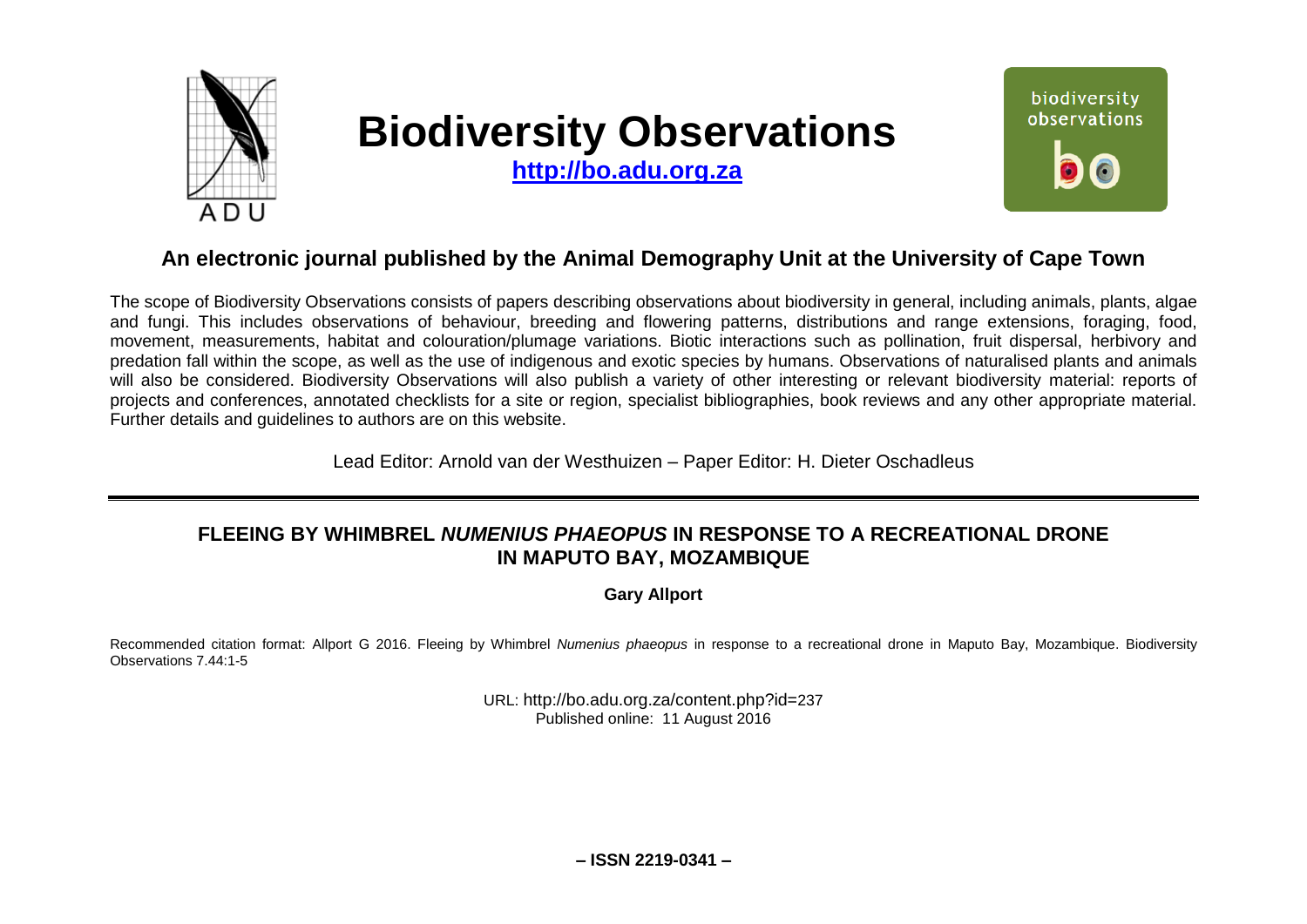

## **AVIAN ECOLOGY**

# **FLEEING BY WHIMBREL** *NUMENIUS PHAEOPUS* **IN RESPONSE TO USE OF A RECREATIONAL DRONE IN MAPUTO BAY, MOZAMBIQUE**

*Gary Allport\* ,* 

BirdLife International, David Attenborough Building, Cambridge, CB2 3 QZ, UK

\*corresponding author [gary.allport@birdlife.org](mailto:gary.allport@birdlife.org)

#### *Summary*

*Report on an anecdotal observation of a flock of 40 Whimbrel reacting to the deployment of a recreational drone on the beach in Maputo Bay, Mozambique. The feeding flock responded rapidly on seeing the drone at ca. 20m altitude, taking flight and 'fleeing' in a way similar to the response to an aerial predator. Part of the flock then attempted to return to the nearby feeding area, before abandoning the vicinity and all birds retiring to the high tide roost earlier in the tide cycle than normal. Whimbrel in Maputo Bay are used to people, and reacted to the drone by fleeing at a greater distance than would normally be expected if the disturbance was simply from humans.*

#### **Introduction**

The use of drones is increasing for recreational photography, for scientific research and potentially for delivery of lightweight packages (Gibbs 2016). Reviews of the impact of drones on birds have mostly been for the development of guidelines for the use of drones as a research tool (e.g. Vas et al. 2015 and McEvoy et al. 2016). There is

as yet little published research on the unintended impact of recreational drones on birds.

Whimbrel use Maputo Bay as a non-breeding feeding area in a temporal pattern similar to other southern African coastal bay wetlands (Allan 2012, Bento 2014 and Parker 1999). The Whimbrels of Maputo Bay have been the subject of close observation since the finding of two Steppe Whimbrels *N. p. alboaxillaris* in February 2016 (Allport 2016a, b). Up to 650 birds use the northern part of the bay in January (G.A. pers. obs.). Approximately 70 Whimbrel were in the area at the time of the observation reported herein, 15 May 2016. There were no other shorebirds in the vicinity at that time.

## **Study**

Regular counts of Whimbrels and other shorebirds were made in the northern part of Maputo Bay at least every two weeks onwards from February 2016 by a small team of voluntary observers. The shorebirds feed on sandy-mud substrate of the bay when the intertidal area is revealed by low water (<2m tidal height; normal spring tide range 0.9-3.2m) and either roost on mud banks offshore on neap tides or flight inland 1km to roost in mangroves in lagoons on higher tides. Regular counts focus on the rising tide as birds concentrate in intensity of feeding activity and into pre-tidal roost departure groups on the mudflats.

#### **Disturbance**

The beach in Maputo is heavily used for recreation by bathers, football players, joggers and dog walkers. The beach area is zoned with one section for wind surfers, another section for traditional prayer, one for marriages and three areas for launching dhow fishing boats. There are also many local shellfish collectors who use the lower beach on spring tides. In six years of regular observations no hunting nor any other direct human threat to birds has been recorded (G.A. pers. obs.). Whimbrel in north Maputo Bay are thus in regular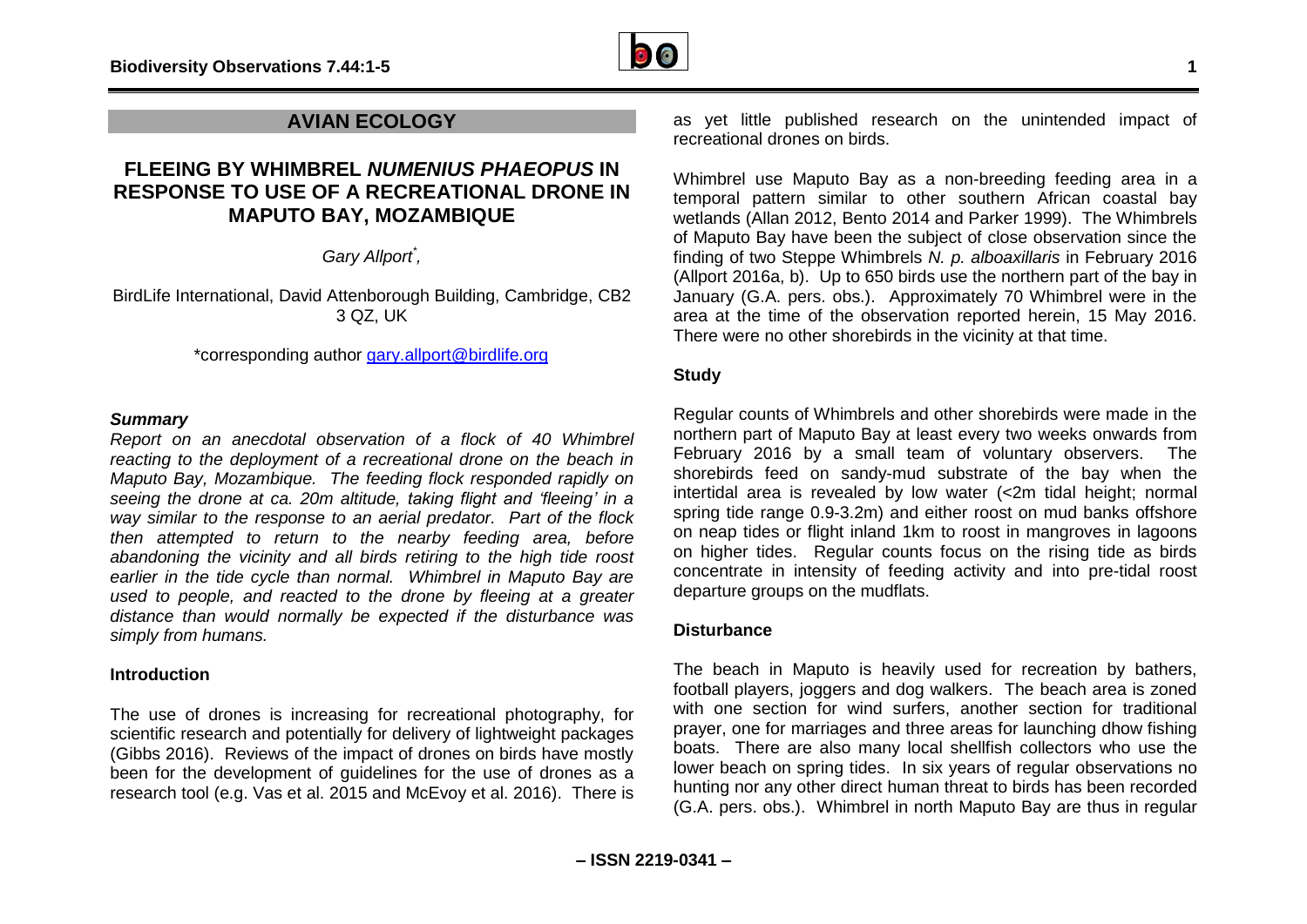

benign, close contact with man (Fig. 1) especially when feeding and roosting, and they show minimal avoidance, e.g. walking away, short flights and rarely fleeing (G. A. pers. obs.).



**Figure 1.** Whimbrels *N. phaeopus.* in northern Maputo Bay are relatively tolerant of humans. This bather is *ca*. 30m from a group of 90 Whimbrels, which are loafing unconcerned (photo credit: Gary Allport).

The beach is regularly patrolled by Peregrine Falcons *Falco peregrinus*, normally singly but with pairs and up to five birds in the area at times. Whimbrels normally respond rapidly on sight of Peregrines, 'fleeing' in fast flight from the mudflats heading out offshore low over the water calling frequently, with often scattered

feeding birds rapidly forming into a tight group in flight, before climbing and circling over the water, calling frequently (G. A. pers. obs.) until the falcon has left the vicinity.

## **Circumstances of the observation**

On a high tide roost count 10.00hrs on 15 May 2016 a scattered group of 40 Whimbrels were found feeding actively on the rising tide. There were no other shorebirds in the immediate vicinity. The tidal range was low (high tide of 2.45m at 13.35hrs) Observations from the adjacent road were underway (at 25°54'36.6"S 32°39'09.9"E) for 30 minutes using 8x40 binoculars, 20-40x telescope and Digital SLR camera with a 400mm lens. .

At 10.24hrs a group of three men (the only people on the beach within at least 1km in each direction at the time) were 200m southward from the nearest Whimbrel. They launched a drone from the beach. The drone was of a 'Phantom' type with four rotors (Fig. 2.). The men had been in that position for at least 30 minutes and were otherwise normally behaved. The Whimbrels had been following their normal high tide behaviour, moving southward along the bay shore as the tide rose, which took them towards the men. There was no prior evidence that the drone was to be launched.

The drone was started on the ground and clearly audible from the observation 200m to the north west, ran for ca. 1 minute, and was then observed as it lifted and hovered for ca. 1 minute at ca. 5m altitude. At this point it was probably not visible to some of the Whimbrel (out of sight behind some mangroves), and then lifted to ca. 20m and visible to all the feeding birds where it hovered for at least ten minutes whilst the men huddled around a tablet computer presumably reviewing images.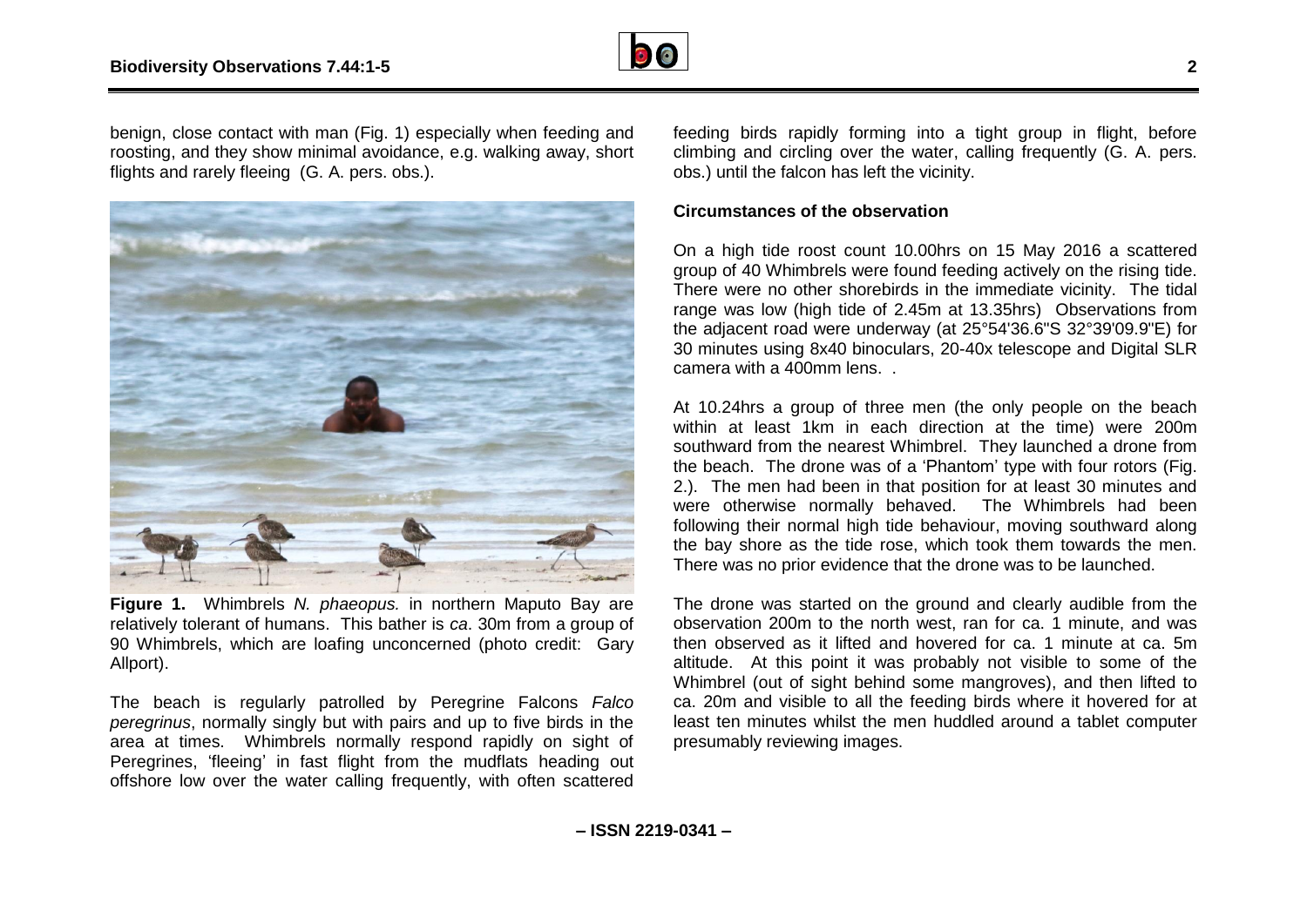



**Figure 2.** Part of a flock of 40 Whimbrel flying within ca. 150m of the drone (visible below left). Distance effects are foreshortened by use of 400mm telephoto lens at 300m range (photo credit: Gary Allport).

#### **Reaction by Whimbrel**

On the initial sound of the drone the nearest Whimbrels took interest but showed no sign of especial alarm. On seeing the drone rise to 5m the nearest birds stopped feeding entirely and three birds raised their wings and walked away rapidly calling amongst each other and stopped to watch intently after around 30 seconds. On seeing the drone rise to 20m all the Whimbrel in a scattered flock (some birds up to 400m distant) called vociferously and took flight within a few seconds, 'fleeing' low over the water, drawing in all the scattered birds to a tight flock. They flew out into the bay, at a tangent southeastwards (i.e. not in the exact opposite direction away from the drone) and then climbed to ca. 30m and headed south calling. After ca. 3 minutes, they turned northwards and headed back towards the feeding area, staying in a tight flock over the water, calling but flying hesitantly. As they approached the drone they split into two groups, one turning back southwards, the other continuing north eventually passing the drone ca. 150m to the east, and then circling over the feeding area sometimes in panicky 'fleeing' flight again (Fig 3.). Three birds split off and landed for a few seconds before leaping back into the air and re-joining the group which continued to circle offshore and to the east for five minutes. In the intervening time the second group also flew back northwards and re-joined the group, and continued to circle. After another ca. 2-3 minutes the group turned southwards and headed purposefully for the high tide roost site in the mangroves, thereby departing the feeding area ca. 45 minutes earlier than would be expected on a tide of that height.

Observations were terminated at this point. The drone was still airborne on departing the observation point at 10.34hrs. The interaction was photographed throughout and the timings were taken from the image metadata.

#### **Discussion**

Gill et al. (2001) pointed out that disturbance responses of animals is akin to that of a predator response and is likely to reflect the availability of alternative habitat that can be used and, linked to this, the likely fitness cost of the response disturbance exposure. Thus some animals apparently expressing high levels of disturbance sensitivity may simply be freely moving to an easily available alternative undisturbed locality. This would seem to be the case in this instance with alternative feeding widely available. However, some of the birds chose to attempt to return to their original feeding area, but ultimately retired to a non-feeding safe roost location,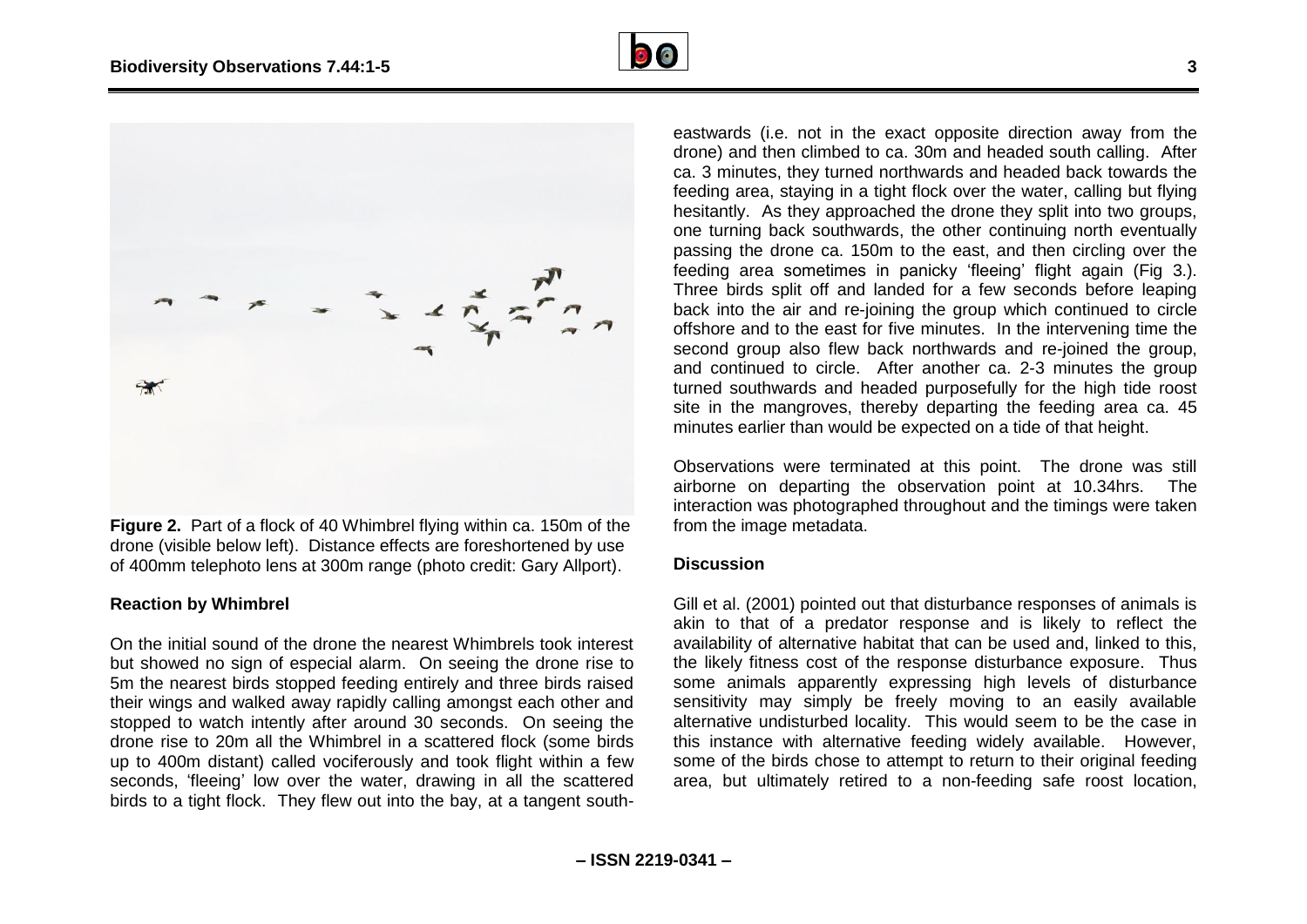![](_page_4_Picture_1.jpeg)

neither of which fits into the pattern described by Gill et al. (2001). However, it has to stressed that this is only a single observation.

**Figure 3.** Part of the flock of Whimbrel circling upward in 'fleeing' flight (photo credit: Gary Allport).

Animals in regular benign contact with man showing reduced disturbance impact (Samia et al. 2015). Individual Whimbrel feeding on mudflats in an area less used by man on Inhaca Island, Maputo Bay, showed a measurable reduction in percentage time spent feeding when humans approach within 150m and a mean minimum approach distance (i.e. when taking flight) of 100m, significantly higher than the other smaller species of shorebird present there (de Boer and Longamane 1996). These measurements have not been

repeated on Whimbrel in north Maputo Bay but birds are clearly more tolerant here, often easily approachable to within 30m (G.A. pers. obs. and Fig 1.).

There is therefore a good basis to suggest that the fleeing reaction of the Whimbrel reported herein was not a result of the three men visible to the birds, but that the drone was the source of disturbance. The reaction of the Whimbrel was consistent with the response to a significant predator rather than to normal human disturbance.

Reviews of the impact of drones on birds have mostly been for the development of guidelines for use of drones as a research tool. Vas et al. (2015) reported on approaching birds with drones from a range of angles, noting that Greenshanks *Tringa nebularia* could be approached to within 4m without showing signs of disturbance if done carefully. Similarly McEvoy et al. (2016) concluded that drones could be used for waterfowl surveys, recommending protocols to minimise disturbance.

As yet there seems to be little published research on the impact of drones on birds when deployed for recreational or other uses not subject to operational protocols.

Although the single observation reported herein is meagre evidence. it is nevertheless useful and an initial cause for concern.

#### **Acknowledgements**

Many people assisted in the searches for Whimbrels in Maputo Bay including Jude Allport, Mariana Carvalho, Callan Cohen, Bridget Crumpton, Ross Hughes, Felix Koimburi, Sue and Rob Lindsay-Rae, Jesper Morch, and Edith Morch-Binnema.